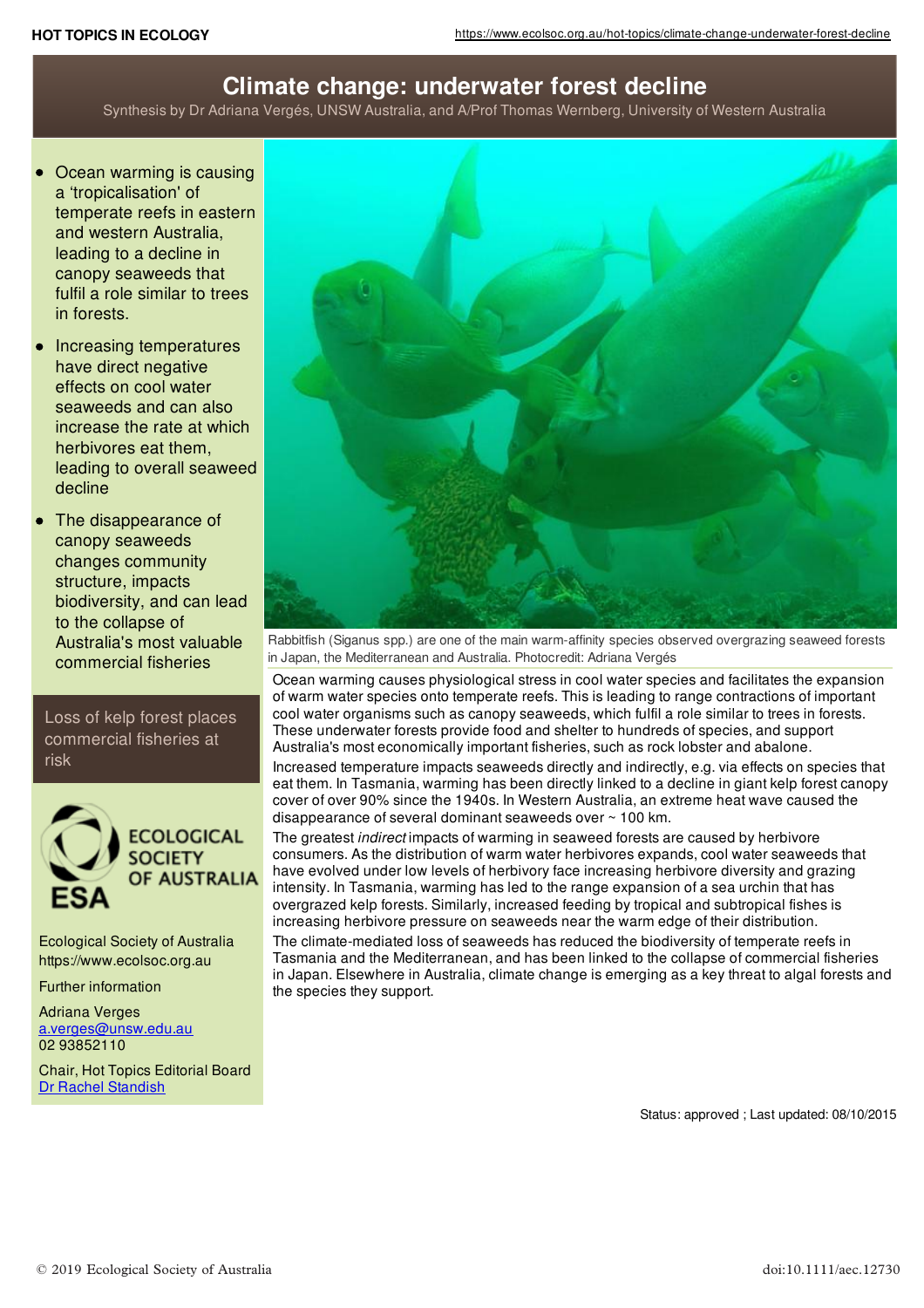# **Supporting Evidence**

| <b>Title</b>                                                                                                                                                                                                                                                             | Aim                                                                                                                                                                                                                                                                | <b>Key Results</b>                                                                                                                                                                                                                                                                                                                                                                                                                                                                                                                                                                                                                                                                                                                                                                                                                     |
|--------------------------------------------------------------------------------------------------------------------------------------------------------------------------------------------------------------------------------------------------------------------------|--------------------------------------------------------------------------------------------------------------------------------------------------------------------------------------------------------------------------------------------------------------------|----------------------------------------------------------------------------------------------------------------------------------------------------------------------------------------------------------------------------------------------------------------------------------------------------------------------------------------------------------------------------------------------------------------------------------------------------------------------------------------------------------------------------------------------------------------------------------------------------------------------------------------------------------------------------------------------------------------------------------------------------------------------------------------------------------------------------------------|
| Basford A. J., Feary D. A., Truong G., Steinberg P. D., Marzinelli E. M.<br>& Vergés A. (2015) Feeding habits of range-shifting herbivores: tropical<br>surgeonfishes in a temperate environment. Mar Freshw Res.                                                        | Compare feeding<br>habits of range-<br>shifting tropical<br>herbivorous<br>surgeonfish to<br>warm-termperate<br>species<br>commonly found<br>in temperate<br>reefs                                                                                                 | In aquarium experiments, tropical surgeonfishes consumed more algae<br>than temperate species, especially at high temperatures - implies overall<br>levels of herbivory will increase if these species establish populations                                                                                                                                                                                                                                                                                                                                                                                                                                                                                                                                                                                                           |
| Bates A. E., Barrett N. S., Stuart-Smith R. D., Holbrook N. J.,<br>Thompson P. A. & Edgar G. J. (2014) Resilience and signatures of<br>tropicalization in protected reef fish communities. Nature Clim. Change<br>4, 62-7.                                               | Analyse the<br>species<br>richness,<br>diversity and<br>functional traits<br>of temperate<br>reef fish<br>communities<br>over 20 years in<br>a global warming<br>hotspot and<br>compare<br>patterns in a<br>marine reserve<br>with nearby sites<br>open to fishing | In response to 20 years warming: increasing functional trait richness and<br>functional diversity, driven in part by a general increase in herbivores.<br>Fished areas more susceptible to change than reserve areas                                                                                                                                                                                                                                                                                                                                                                                                                                                                                                                                                                                                                   |
| Bates A. E., Pecl G. T., Frusher S., Hobday A. J., Wernberg T., Smale<br>D. A., Sunday J. M., Hill N. A., Dulvy N. K., Colwell R. K., Holbrook N.<br>J., Fulton E. A., Slawinski D., Feng M., Edgar G. J., Radford B. T.,<br>Thompson P. A. & Watson R. A. (2014) Defini | Clarify the<br>processes of<br>range<br>contraction and<br>extension;<br>identify and<br>describe<br>different stages<br>of each                                                                                                                                   | Range extensions occur as a sequence of (1) arrival, (2) population<br>increase, and (3) persistence. By contrast, range contractions occur<br>progressively as (1) performance decline, (2) population decrease and (3)<br>local extinction.                                                                                                                                                                                                                                                                                                                                                                                                                                                                                                                                                                                          |
| Bennett, S., T. Wernberg, E. S. Harvey, J. Santana-Garcon and B. J.<br>Saunders (2015). Tropical herbivores provide resilience to a climate-<br>mediated phase shift on temperate reefs. Ecology Letters 18(7): 714-<br><u>723.</u>                                      | Test the effects<br>of herbivores on<br>maintaining a<br>canopy-free<br>state in a<br>tropical-<br>temperate<br>transition zone<br>after a heatwave<br>event that led to<br>complete<br>seaweed canopy<br>loss                                                     | After an intense heat-wave event in 2011 that led to complete canopy loss<br>in a tropical-temperate transition zone, turf grazing herbivorous fishes<br>increasedin biomass and diversity, whereas canopy-browsing herbivores<br>retained high, but unchanged, biomass levels. These observations<br>suggest that tropical herbivores are maintaining previously kelp-dominated<br>temperate reefs in an alternate canopy-free state bygrazing turfs and<br>preventing kelp reestablishment.                                                                                                                                                                                                                                                                                                                                          |
| Booth D. J., Bond N. & Macreadie P. (2011) Detecting range shifts<br>among Australian fishes in response to climate change. Mar Freshw<br>Res 62, 1027-42.                                                                                                               | Non-quantitative<br>conceptual<br>review of<br>climate-mediated<br>range shifts in<br>freshwater,<br>estuarine and<br>marine fish                                                                                                                                  | < 300 papers published on climate-mediated range shifts globally, 7% of<br>these are Australian. Authors highlight conceptual difficulties associated<br>with defining the concept of 'range shift' as fish distributions naturally<br>fluctuateover large areas due to broad dispersal of offspring and non-<br>climate related environmental changes (e.g. ENSO). Best available<br>evidence of shifts comes from historical and current commercial fishery<br>datasets related to changing water temperatures. In Australia, there is a<br>lack of rigorous data on fish ranges and recommendations to ammend this<br>are discussed. Increases in water temperature, reduced freshwater flows<br>and changes in ocean currents are highlighted as the most likely drivers of<br>climate- induced range shifts in Australian fishes. |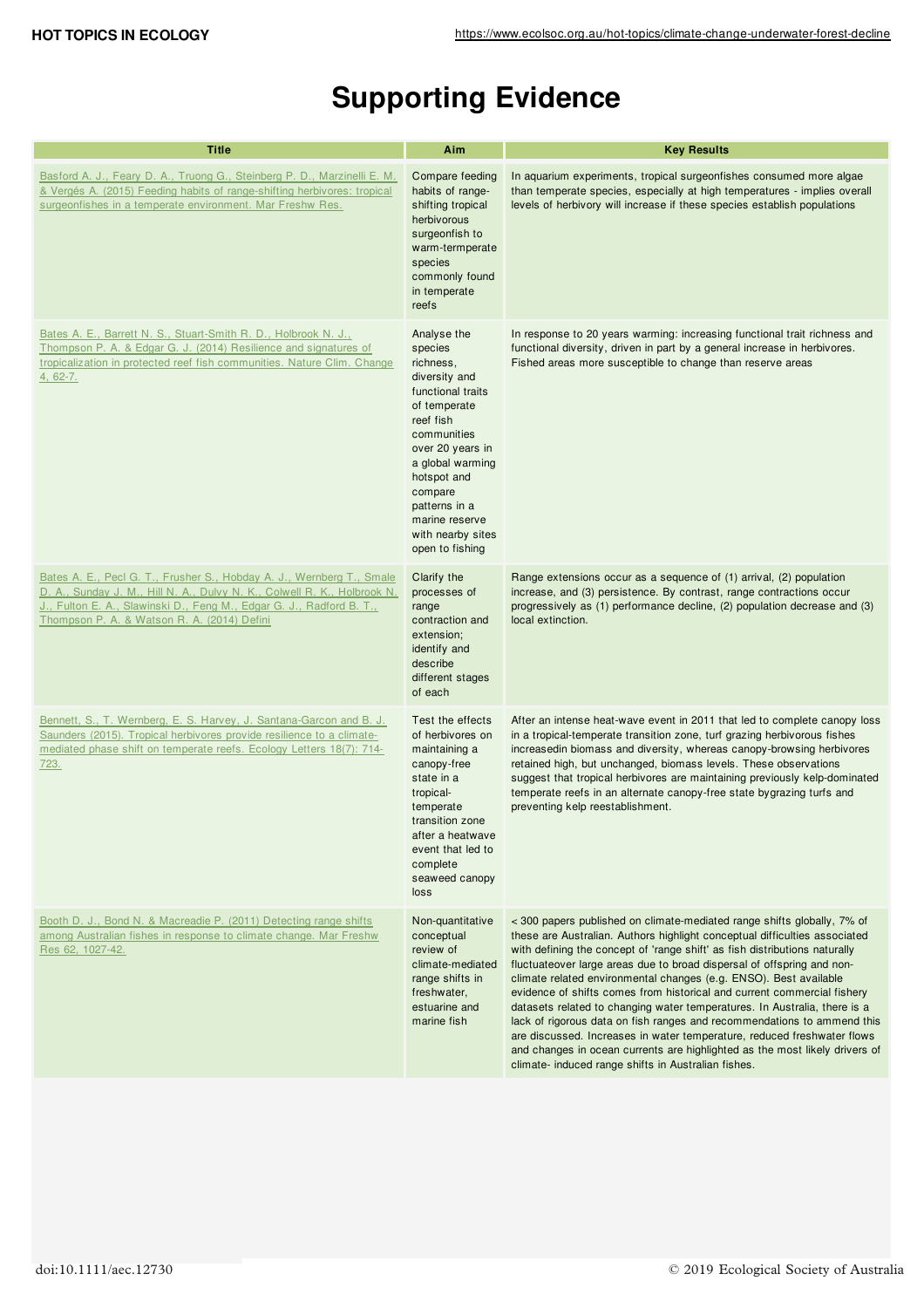| <b>HOT TOPICS IN ECOLOGY</b>                                                                                                                                                                                                                                             |                                                                                                                                                                                                                      | https://www.ecolsoc.org.au/hot-topics/climate-change-underwater-forest-decline                                                                                                                                                                                                                                                                                                                                                                      |
|--------------------------------------------------------------------------------------------------------------------------------------------------------------------------------------------------------------------------------------------------------------------------|----------------------------------------------------------------------------------------------------------------------------------------------------------------------------------------------------------------------|-----------------------------------------------------------------------------------------------------------------------------------------------------------------------------------------------------------------------------------------------------------------------------------------------------------------------------------------------------------------------------------------------------------------------------------------------------|
| nuc                                                                                                                                                                                                                                                                      | мш                                                                                                                                                                                                                   | пеу пезинэ                                                                                                                                                                                                                                                                                                                                                                                                                                          |
| Booth D. J., Figueira W. F., Gregson M. A., Brown L. & Beretta G.<br>(2007) Occurrence of tropical fishes in temperate southeastern<br>Australia: Role of the East Australian Current. Estuarine, coastal and<br>shelf science 72, 102-14.                               | Document<br>occurrence of<br>tropical fishes<br>within temperate<br>reefs in the east<br>coast of<br>Australia and<br>evaluate the role<br>of the East<br>Australian<br>Current in<br>facilitating their<br>presence | A total of 47 species of tropical fishes from 11 families were observed<br>during the summer recruitment season (January to May) in NSW. Density<br>and species richness tended to be higher in northern NSW sites. Little<br>evidence that individual recruitment events were correlated with local<br>increases in water temperature inferred to be associated with East<br>Australian Current ingresses.                                         |
| Cheung W. W. L., Meeuwig J. J., Feng M., Harvey E., Lam V. W. Y.,<br>Langlois T., Slawinski D., Sun C. & Pauly D. (2012) Climate-change<br>induced tropicalisation of marine communities in Western Australia. Mar<br>Freshw Res 63, 415-27.                             | Predict current<br>species<br>distributions for<br>30 tropical, sub-<br>tropical and<br>temperate<br>species that<br>occur along the<br>coast of<br>Western<br>Australia                                             | Under A1B scenario for the future ocean, the median rate of distribution<br>shift is around 19 km/decade towards higher latitudes and 9m<br>deeper/decade by 2055 relative to 2005; the coast of Western Australia is<br>expected to experience a                                                                                                                                                                                                   |
| Feary D. A., Pratchett M. S., J Emslie M., Fowler A. M., Figueira W.<br>F., Luiz O. J., Nakamura Y. & Booth D. J. (In press) Latitudinal shifts<br>in coral reef fishes: why some species do and others do not shift                                                     | Review of<br>factors likely to<br>influence<br>latitudinal shifts<br>in tropical fishes,<br>including larval<br>supply,<br>settlement and<br>post-settlement<br>processes                                            | Tropical vagrant species are more likely to originate from high-latitude<br>populations; tropical sifhes with large body size, high swimming ability,<br>large size at settlement and pelagic spawning behaviour are more likely to<br>successfully settle into temperate habitats. Habitat and food limitation at<br>settlement and within juvenile stages may constrain the incursion of<br>tropical fish species that depend on coral resources. |
| Figueira W. F. & Booth D. J. (2010) Increasing ocean temperatures<br>allow tropical fishes to survive overwinter in temperate waters. Global<br>Change Biol 16, 506-16.                                                                                                  | Quantify<br>overwinter<br>survival of<br>tropical fish in<br>SE Australia and<br>evaluate the role<br>of water<br>temperature in<br>facilitating<br>overwintering                                                    | The probability of persistence of juvenile tropical species in temperate<br>reefs was most strongly influenced by average winter temperature and<br>there was no effect of recruitment strength. Current warming trajectories<br>predict 100% of winters will be survivable by at least some tropical<br>species in temperate reefs around Sydney by 2080.                                                                                          |
| Johnson C. R., Banks S. C., Barrett N. S., Cazassus F., Dunstan P.<br>K., Edgar G. J., Frusher S. D., Gardner C., Haddon M., Helidoniotis F.,<br>Hill K. L., Holbrook N. J., Hosie G. W., Last P. R., Ling S. D.,<br>Melbourne-Thomas J., Miller K., Pecl G. T., Richard | Compile<br>evidence for<br>impacts of<br>climate change<br>in eastern<br>Tasmania<br>(Australia)                                                                                                                     | Regional decline in the extent of dense beds of giant kelp, marked<br>changes in the distribution of nearshore fishes and range expansions of<br>other northern warmer-water species. Over-grazing of seaweed beds by a<br>recently established sea urchin is causing a fundamental shift in the<br>structure and dynamics of Tasmanian rocky reef systems                                                                                          |
| Johnson C. R., Banks S. C., Barrett N. S., Cazassus F., Dunstan P.<br>K., Edgar G. J., Frusher S. D., Gardner C., Haddon M., Helidoniotis F.,<br>Hill K. L., Holbrook N. J., Hosie G. W., Last P. R., Ling S. D.,<br>Melbourne-Thomas J., Miller K., Pecl G. T., Richard | Compile<br>evidence for<br>impacts of<br>climate change<br>in eastern<br>Tasmania<br>(Australia)                                                                                                                     | Regional decline in the extent of dense beds of giant kelp, marked<br>changes in the distribution of nearshore fishes and range expansions of<br>other northern warmer-water species. Over-grazing of seaweed beds by a<br>recently established sea urchin is causing a fundamental shift in the<br>structure and dynamics of Tasmanian rocky reef systems                                                                                          |
| Ling S. D. (2008) Range expansion of a habitat-modifying species leads<br>to loss of taxonomic diversity: a new and impoverished reef state.<br>Oecologia 156, 883-94.                                                                                                   | Examine the<br>impact of<br>Centrostephanus<br>rodgersii, a<br>range-extending<br>sea urchin, on<br>reef habitat<br>structure and<br>associated<br>biodiversity in<br>Tasmania                                       | Algal communities converged to controls within 2 years of urchin removal.<br>The faunal community of recovered with the seaweeds while the barrens<br>habitat remained overwhelmingly impoverished with only 72 of 296<br>recorded taxa. C. rodgersii grazing results in an estimated minimum net<br>loss of 150 taxa associated with seawees                                                                                                       |

(Australia)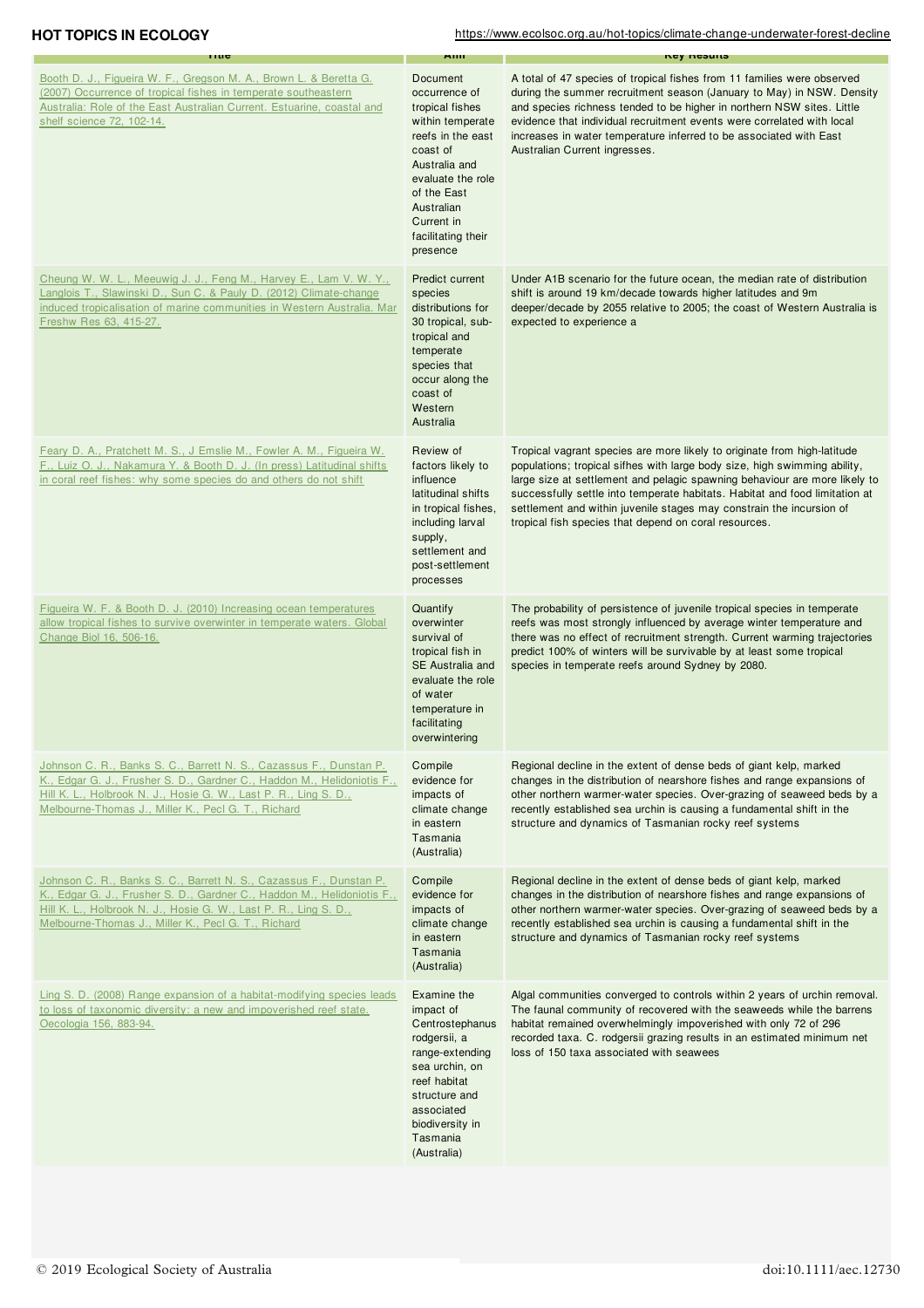### **HOT TOPICS IN ECOLOGY** https://www.ecolsoc.org.au/hot-topics/climate-change-underwater-forest-decline

| muc                                                                                                                                                                                                                                            | мш                                                                                                                                                                                                                       | ney nesuns                                                                                                                                                                                                                                                                                                                                                                                                                                                                                                                                                                                                                                                                                                                                                                                                                                                                                                                                                                                                                                                                                                                                                                                                                                                                                                                                                           |
|------------------------------------------------------------------------------------------------------------------------------------------------------------------------------------------------------------------------------------------------|--------------------------------------------------------------------------------------------------------------------------------------------------------------------------------------------------------------------------|----------------------------------------------------------------------------------------------------------------------------------------------------------------------------------------------------------------------------------------------------------------------------------------------------------------------------------------------------------------------------------------------------------------------------------------------------------------------------------------------------------------------------------------------------------------------------------------------------------------------------------------------------------------------------------------------------------------------------------------------------------------------------------------------------------------------------------------------------------------------------------------------------------------------------------------------------------------------------------------------------------------------------------------------------------------------------------------------------------------------------------------------------------------------------------------------------------------------------------------------------------------------------------------------------------------------------------------------------------------------|
| Ling S. D., Johnson C. R., Frusher S. D. & Ridgway K. R. (2009)<br>Overfishing reduces resilience of kelp beds to climate-driven<br>catastrophic phase shift. Proc Natl Acad Sci USA 106, 22341-5.                                             | To examine<br>whether fishing<br>has reduced kelp<br>bed resilience<br>and thus<br>increased the<br>risk of<br>catastrophic<br>overgrazing by<br>the range-<br>extending urchin<br>C. rodgersii                          | Lobsters accounted for 92%-100% of observed predation events on<br>urchins. In predation experiments only very large lobsters were successful<br>predators of Centrostephanus rodgersii. Overlaying observed predation<br>events with a physical model based on the size of the arc of the first pair<br>of legs on lobsters, revealed that the upper theoretical limit predicted by<br>the model was in close agreement with the ceiling of observed successful<br>predation events. In situ only C. rodgersii >60 mm test diameter (TD)<br>were observed to exist exposed on the reef surface and are vulnerable to<br>lobster predation. Given the size distribution of emergent C. rodgersii in<br>eastern Tasmania, we estimated the minimum sized lobster capable of<br>preying on C. rodgersii under natural conditions to be approximately 140<br>mm carapace length. Modelling of annual population projections using the<br>apparent survival rates revealed significantly reduced survival for C.<br>rodgersii inside MPAs (0.094/pop.annum) relative to the fished reefs<br>(0.613/pop.annum). This demonstrates that fishing, by removing large<br>predatory lobsters, has reduced the resilience of kelp beds against the<br>climate-driven threat of the sea urchin and thus increased risk of<br>catastrophic shift to widespread sea urchin barrens |
| Nakamura Y., Feary D. A., Kanda M. & Yamaoka K. (2013) Tropical<br>fishes dominate temperate reef fish communities within western Japan.<br>Plos One 8, e81107.                                                                                | To examine the<br>importance of<br>resource use in<br>structuring the<br>distribution<br>patterns of range<br>shifting tropical<br>and subtropical<br>fishes in<br>temperate reefs<br>within SW Japan                    | Despite the temperate latitude surveyed (33 degrees N), the fish<br>assemblage was dominated by tropical fishes numerically and in terms of<br>richness within both coral, and rocky reef habitats. A relatively large<br>number of tropical species are overwintering within both coral and rocky<br>habitats, with a subset of these species being potentially reproductively<br>active.                                                                                                                                                                                                                                                                                                                                                                                                                                                                                                                                                                                                                                                                                                                                                                                                                                                                                                                                                                           |
| Sala E., Kizilkaya Z., Yildirim D. & Ballesteros E. (2011) Alien marine<br>fishes deplete algal biomass in the eastern Mediterranean. Plos One 6,<br>e17356.                                                                                   | To determine the<br>role of<br>herbivorous<br>fishes on<br>creating a shift<br>from macroalgal<br>dominance to<br>barrens in the<br>eastern<br>Mediterranean                                                             | A well-developed algal assemblage grew in barren habitats when fish were<br>excluded for three months. Two tropical, invasive, herbivorous fishes<br>(Siganus luridus and S. rivulatus) are suggested to be responsible fot the<br>creation and maintenance of barrens                                                                                                                                                                                                                                                                                                                                                                                                                                                                                                                                                                                                                                                                                                                                                                                                                                                                                                                                                                                                                                                                                               |
| Sen Gupta A., Brown J. N., Jourdain N. C., van Sebille E., Ganachaud<br>A. & Vergés A. (In press) Episodic and non-uniform migration of thermal<br>habitats in a warming ocean. Deep Sea Research Part II: Topical<br>Studies in Oceanography. | To compare the<br>rates of isotherm<br>movement<br>between<br>different ocean<br>regions and at<br>different time<br>scales and to<br>examine to what<br>extent the<br>implied<br>movement is<br>uniform or<br>sporadic. | Long-term warming implies poleward shifts of isotherms in almost all<br>regions. At present on decadal and longer timescales changes due to low<br>frequency natural SST variability can dominate over human-induced<br>changes. Median isotherm shift speeds will be 7 times faster in the 21st<br>Century compared to the 20th Century. SST warming will be greater in the<br>summer in most oceanic regionss. Isotherms often exhibit erratic<br>migration rates over time, even under uniform warming. Species ranges<br>therefore also expected to undergo suddent rapid shifts rather than gradual<br>monotonic poleward movement.                                                                                                                                                                                                                                                                                                                                                                                                                                                                                                                                                                                                                                                                                                                             |
| Serisawa Y., Imoto Z., Ishikawa T. & Ohno M. (2004) Decline of the<br>Ecklonia cava population associated with increased seawater<br>temperatures in Tosa Bay, southern Japan. Fish Sci 70, 189-91.                                            | To assess<br>changes in (i)<br>abundance of<br>the kelp Ecklonia<br>cava, (ii) abalone<br>catches/<br>generated<br>income and<br>seawater<br>temperature in<br>Tosa Bay<br>(southern Japan)<br>between 1991-<br>2001     | Local disappearance of Ecklonia cava after 2000. Simultaneous collapose<br>of associated abalone fishery and rise in SST                                                                                                                                                                                                                                                                                                                                                                                                                                                                                                                                                                                                                                                                                                                                                                                                                                                                                                                                                                                                                                                                                                                                                                                                                                             |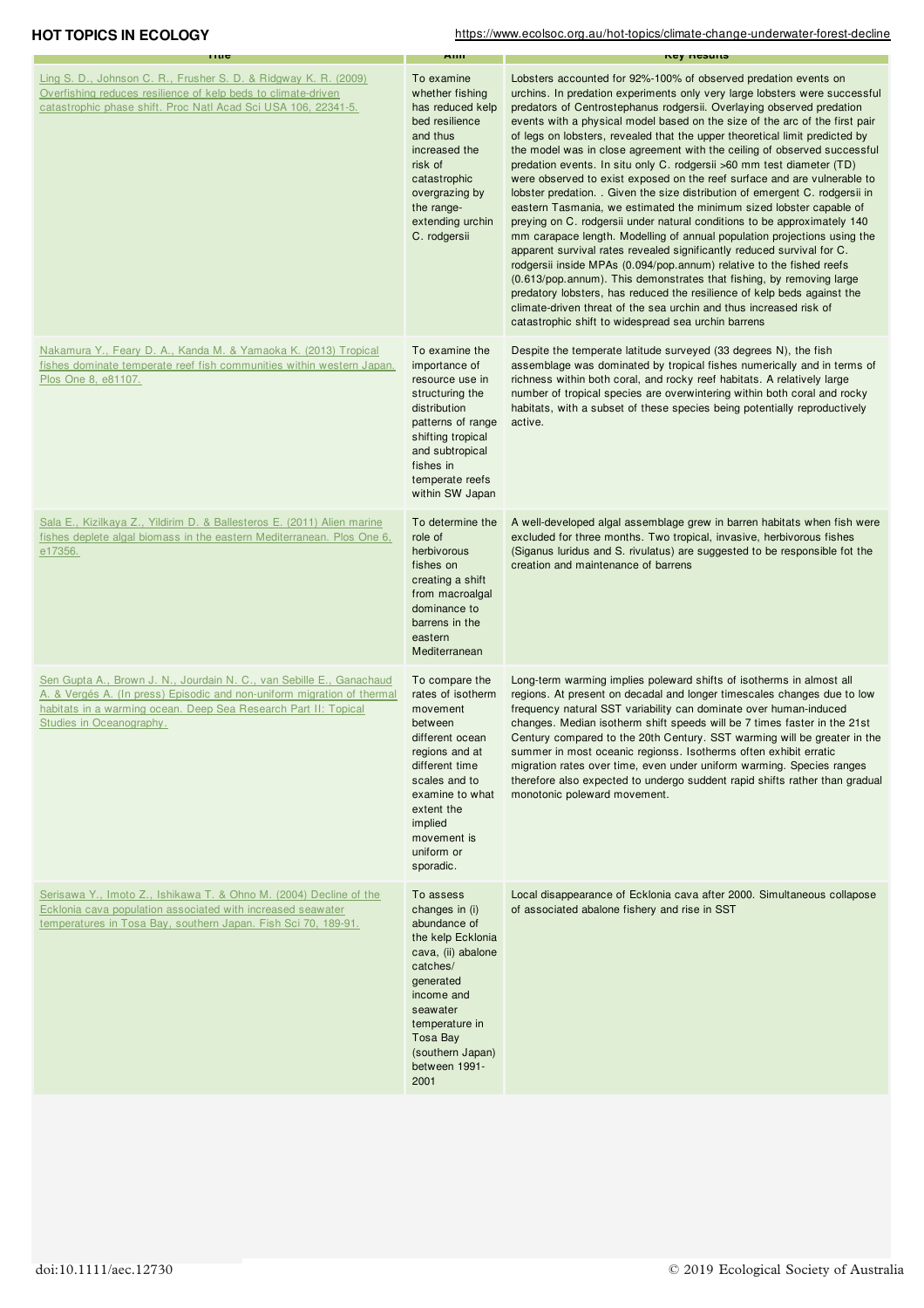**HOT TOPICS IN ECOLOGY** https://www.ecolsoc.org.au/hot-topics/climate-change-underwater-forest-decline

| muc                                                                                                                                                                                                                                                                      | мш                                                                                                                                                                                                                                                                                                                                                      | ney nesuns                                                                                                                                                                                                                                                                                                                                                                                                                                                                                                                                                                                                                                                                |
|--------------------------------------------------------------------------------------------------------------------------------------------------------------------------------------------------------------------------------------------------------------------------|---------------------------------------------------------------------------------------------------------------------------------------------------------------------------------------------------------------------------------------------------------------------------------------------------------------------------------------------------------|---------------------------------------------------------------------------------------------------------------------------------------------------------------------------------------------------------------------------------------------------------------------------------------------------------------------------------------------------------------------------------------------------------------------------------------------------------------------------------------------------------------------------------------------------------------------------------------------------------------------------------------------------------------------------|
| Smale D. A. & Wernberg T. (2013) Extreme climatic event drives range<br>contraction of a habitat-forming species. Proceedings of the Royal<br>Society B: Biological Sciences 280.                                                                                        | To document<br>impacts of an<br>extreme marine<br>heat wave on<br>the distribution<br>and abundance<br>of a forest-<br>forming<br>seaweed, and to<br>assess potential<br>long-term<br>changes in reef<br>communities                                                                                                                                    | The marine heat wave eliminated Scytothalia dorycarpa at its warm<br>distribution limit, causing a range contraction of approximately 100 km<br>(approx. 5% of its global distribution). Seawater temperatures during the<br>HW exceeded the seaweed's physiological threshold and caused<br>extirpation of marginal populations.                                                                                                                                                                                                                                                                                                                                         |
| Steneck R. S. & Johnson C. R. (2013) Kelp forests: dynamic patterns,<br>processes and feedbacks. In: Marine Community Ecology (eds M.<br>Bertness, B. Silliman and J. J. Stachowicz) pp. 315-36. Sinaur<br>Associates Inc.                                               | Review of the<br>key patterns and<br>processes that<br>influence the<br>ecosystem and<br>functioning of<br>kelp forest<br>communities                                                                                                                                                                                                                   | Highlights the dynamic nature of kelp forests ecosystems                                                                                                                                                                                                                                                                                                                                                                                                                                                                                                                                                                                                                  |
| Vergés A., Steinberg P. D., Hay M. E., Poore A. G. B., Campbell A. H.,<br>Ballesteros E., Heck K. L., Booth D. J., Coleman M. A., Feary D. A.,<br>Figueira W., Langlois T., Marzinelli E. M., Mizerek T., Mumby P. J.,<br>Nakamura Y., Roughan M., van Sebille E., Gupt  | Conceptual<br>paper proposing<br>a new type of<br>phase-shift away<br>from macroalgal<br>dominance in<br>temperate reefs<br>and mediated by<br>increased<br>herbivory due to<br>the range<br>expansion and<br>increased<br>feeding rates of<br>tropical/ warm-<br>temperate<br>species                                                                  | Overgrazing of temperate macroalgae by tropical herbivorous fishes has<br>already occurred in Japan and the Mediterranean. Emerging evidence<br>suggests similar phenomena are occurring in other temperate reefs, with<br>increasing occurrence of tropical fishes on temperate reefs.                                                                                                                                                                                                                                                                                                                                                                                   |
| Vergés A., Tomas F., Cebrian E., Ballesteros E., Kizilkaya Z.,<br>Dendrinos P., Karamanlidis A. A., Spiegel D. & Sala E. (2014) Tropical<br>rabbitfish and the deforestation of a warming temperate sea. J Ecol<br>102, 1518-27.                                         | To determine<br>how tropical<br>rabbitfish<br>abundance is<br>related to sea<br>surface<br>temperature. To<br>relate changes in<br>rabbitfish<br>abundance to<br>benthic<br>community<br>composition and<br>to quantify<br>feeding patterns<br>and preferences<br>of native<br>temperate<br>herbivorous fish<br>vs. invasive<br>tropical<br>rabbitfish. | Identification of two clearly distinct ares: a warmer group of regions with<br>abundant tropical rabbitfish and a colder group of regions where these<br>consumers were absent/ extremely rare. In regions with abundant<br>rabbitfish, canopy algae were 65% less abundant, and there was a 60%<br>reduction of overall benthic biomass (algae and invertebrates) and a 40%<br>decrease in total species richness. Video-recorded feeding experiments<br>showed that temperate native herbivores exhibited greater grazing rates,<br>but tropical rabbitfish fed complementarily on both established macroalgae<br>and on epilithic algae containing macroalgal recruits |
| Wernberg T., Russell B. D., Moore P. J., Ling S. D., Smale D. A.,<br>Campbell A., Coleman M. A., Steinberg P. D., Kendrick G. A. & Connell<br>S. D. (2011) Impacts of climate change in a global hotspot for<br>temperate marine biodiversity and ocean warming. J Exp M | To review known<br>changes in<br>Australia's<br>temperate reef<br>ecosystems that<br>might have been<br>forced by<br>climate change<br>and variability,<br>and to forecast<br>future change<br>that might be<br>managed by<br>policy                                                                                                                    | There are many examples of impacts that might have been forced by<br>climate change, all of which relate to temperature and interactions with<br>other stressors. There is a severe lack of appropriate base line data. Due<br>to Australia's (bio)geography, further change will likely result in extinction<br>of unique species.                                                                                                                                                                                                                                                                                                                                       |